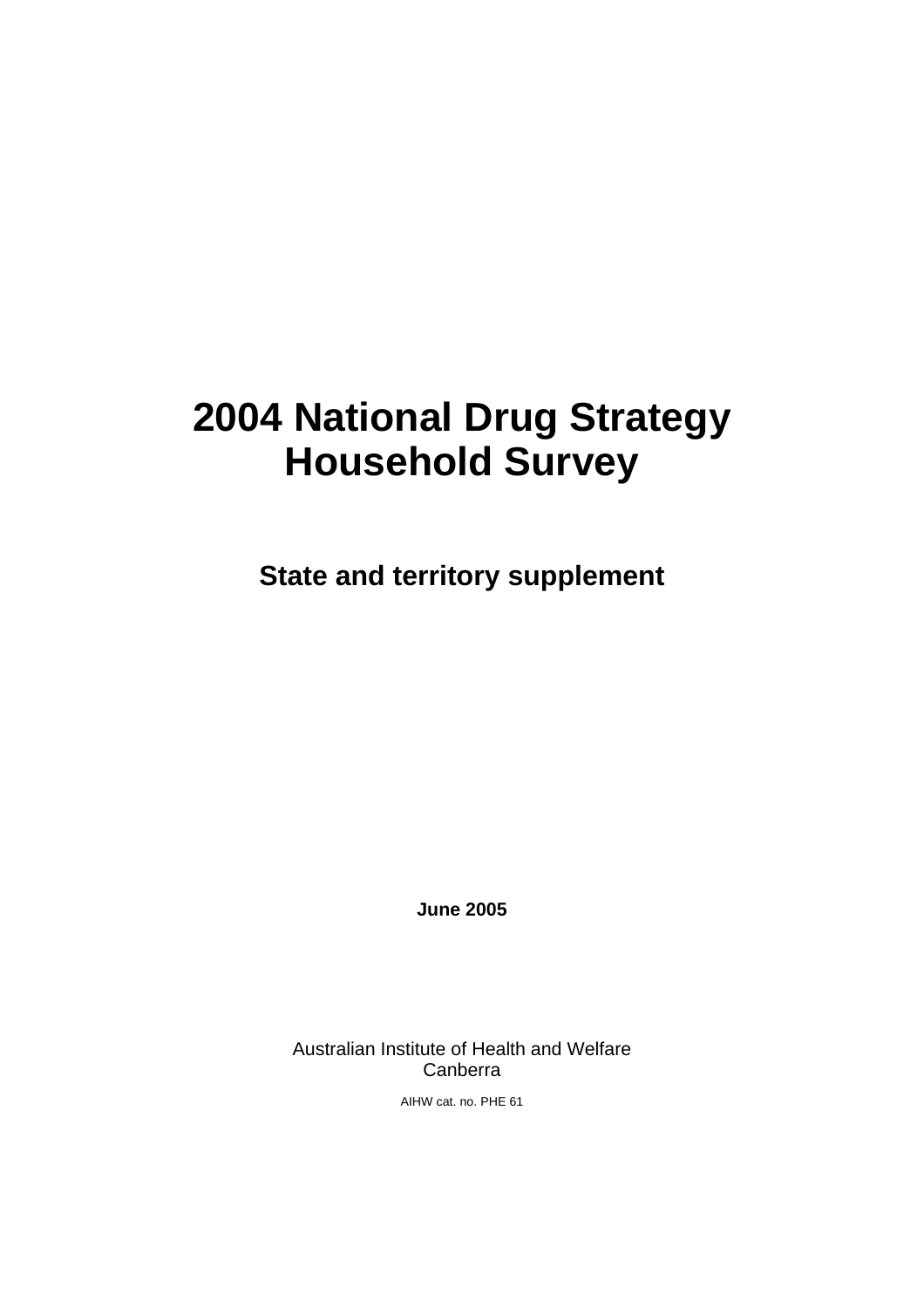#### © Australian Institute of Health and Welfare 2005

This work is copyright. Apart from any use as permitted under the *Copyright Act 1968*, no part may be reproduced without prior written permission from the Australian Institute of Health and Welfare. Requests and enquiries concerning reproduction and rights should be directed to the Head, Business Promotion and Media Unit, Australian Institute of Health and Welfare, GPO Box 570, Canberra ACT 2601.

A complete list of the Institute's publications is available from the Business Promotion and Media Unit, Australian Institute of Health and Welfare, GPO Box 570, Canberra ACT 2601, or via the Institute's website <http://www.aihw.gov.au>.

ISBN 1 74024 473 7

#### **Suggested citation**

Australian Institute of Health and Welfare 2005. 2004 National Drug Strategy Household Survey: State and territory supplement. AIHW cat. no. PHE 61. Canberra: AIHW.

#### **Australian Institute of Health and Welfare**

Board Chair Hon. Peter Collins, QC, AM

Director Dr Richard Madden

Published by Australian Institute of Health and Welfare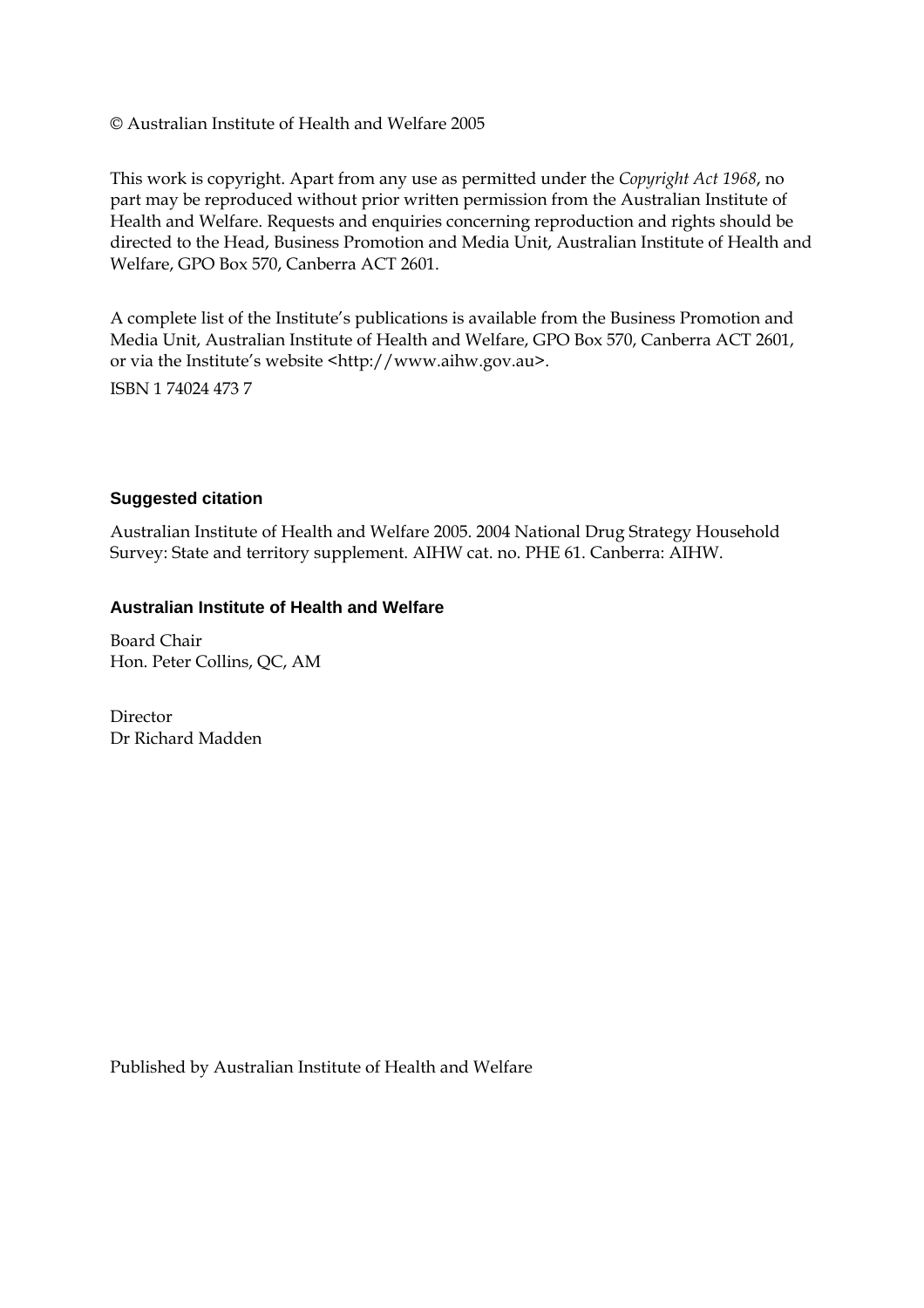# **Introduction**

#### **About this report**

This report presents summary statistics for states and territories from the 2004 National Drug Strategy Household Survey. It supplements the national findings published in the *First Results* report published in April 2005.

Some of the results contained in this report are not statistically reliable, but are included for completeness. Where results have a relative standard error of 50% or greater they have been flagged with an asterisk. No commentary on the results is offered in this supplement.

Further, tests of the significance of differences between jurisdictions have not been performed. Readers should not conclude significant differences, even in cases where there are apparently large substantive differences.

#### **About the survey**

The survey of over 29,000 Australians living in residential households was the eighth and most comprehensive survey in a series commencing in 1985. The survey covered drugrelated attitudes, beliefs, and behaviours, as well as support for various drug-related policy options. These topics related to the use of tobacco, alcohol and illicit drugs (including nonmedical use of pharmaceuticals).

A full description of the survey, explanatory notes, definitions, and a copy of the survey questionnaire can be found in the *First Results* publication. A summary of the sample characteristics is at Appendix 1. A *Detailed Findings* report is scheduled for release in late 2005. A public-use dataset is also available from the Australian Social Science Data Archives at the Australian National University.

### **Symbols in tables**

- zero
- \* relative standard error greater than 50%
- < 0.1 non-zero result less than 0.1%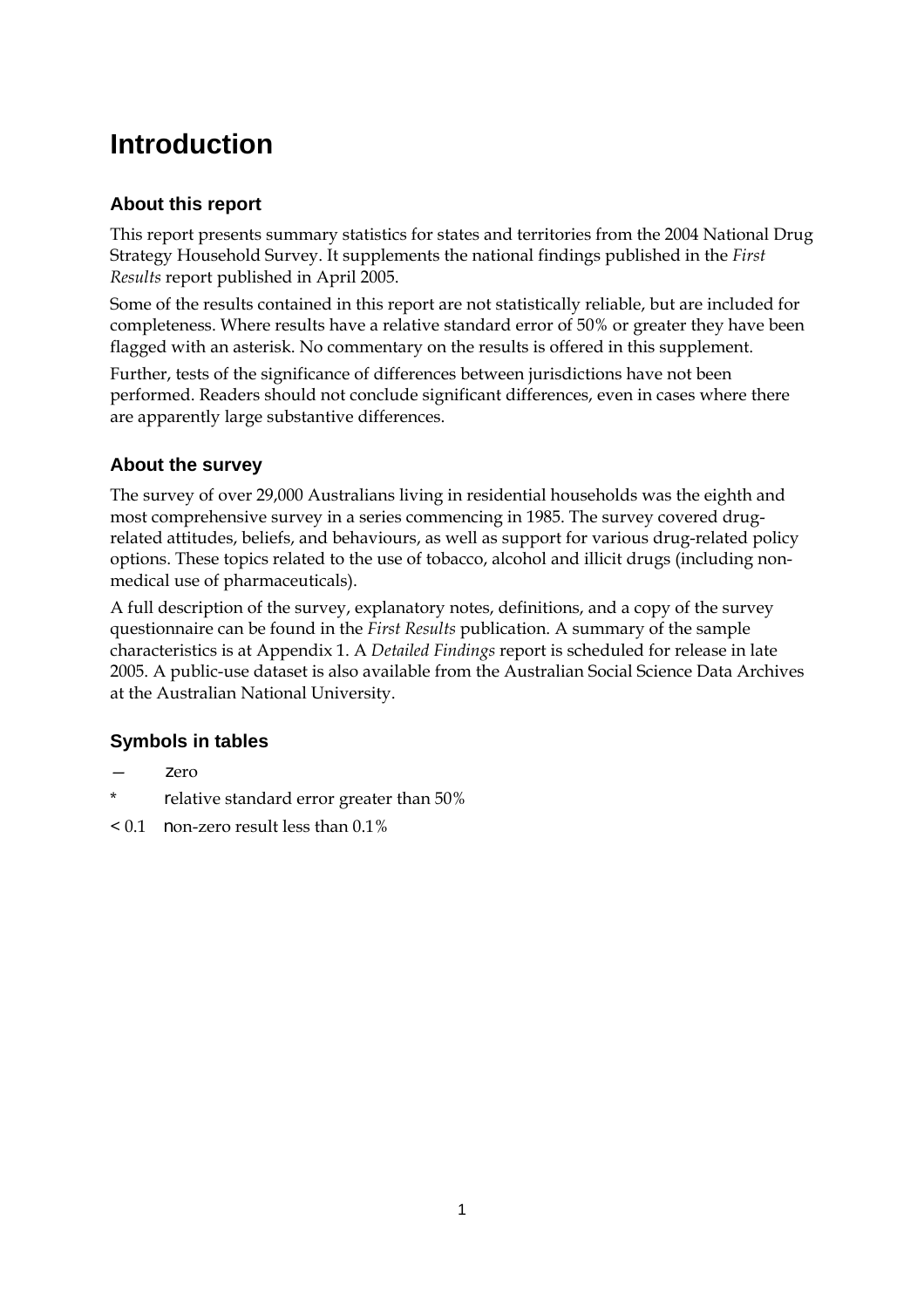## **Use of tobacco**

**Table S1: Tobacco smoking status: proportion of the population aged 14 years and over, Australian states and territories, 2004** 

| <b>Smoking status</b>       | <b>NSW</b> | Vic            | Qld  | <b>WA</b> | SA             | Tas  | <b>ACT</b> | <b>NT</b> | Aus  |  |  |  |
|-----------------------------|------------|----------------|------|-----------|----------------|------|------------|-----------|------|--|--|--|
|                             |            |                |      |           | (per cent)     |      |            |           |      |  |  |  |
|                             |            |                |      |           | <b>Males</b>   |      |            |           |      |  |  |  |
| Daily                       | 17.2       | 18.8           | 21.5 | 17.0      | 17.3           | 22.0 | 18.7       | 28.6      | 18.6 |  |  |  |
| Weekly                      | 2.0        | 2.6            | 1.5  | 1.9       | 1.7            | 1.6  | 3.1        | 1.8       | 2.0  |  |  |  |
| Less than weekly            | 2.1        | 2.2            | 1.7  | 1.4       | 1.6            | 1.5  | 1.9        | 2.3       | 1.9  |  |  |  |
| Ex-smoker <sup>(a)</sup>    | 26.8       | 28.0           | 32.6 | 31.7      | 32.9           | 29.8 | 26.2       | 28.3      | 29.2 |  |  |  |
| Never smoked <sup>(b)</sup> | 52.0       | 48.4           | 42.7 | 48.0      | 46.5           | 45.1 | 50.0       | 39.0      | 48.2 |  |  |  |
|                             |            | <b>Females</b> |      |           |                |      |            |           |      |  |  |  |
| Daily                       | 15.8       | 16.1           | 18.1 | 14.0      | 15.7           | 21.0 | 13.7       | 25.9      | 16.3 |  |  |  |
| Weekly                      | 1.1        | 1.3            | 1.4  | 1.7       | 0.9            | 1.1  | 1.6        | 1.4       | 1.2  |  |  |  |
| Less than weekly            | 1.4        | 1.3            | 1.3  | 1.2       | 1.1            | 1.1  | 2.5        | 1.7       | 1.3  |  |  |  |
| Ex-smoker <sup>(a)</sup>    | 22.8       | 23.2           | 23.4 | 26.2      | 24.7           | 26.6 | 25.0       | 22.9      | 23.6 |  |  |  |
| Never smoked <sup>(b)</sup> | 58.9       | 58.2           | 55.8 | 56.9      | 57.6           | 50.2 | 57.3       | 48.0      | 57.5 |  |  |  |
|                             |            |                |      |           | <b>Persons</b> |      |            |           |      |  |  |  |
| Daily                       | 16.5       | 17.4           | 19.8 | 15.5      | 16.5           | 21.5 | 16.1       | 27.3      | 17.4 |  |  |  |
| Weekly                      | 1.5        | 1.9            | 1.4  | 1.8       | 1.3            | 1.3  | 2.3        | 1.6       | 1.6  |  |  |  |
| Less than weekly            | 1.7        | 1.7            | 1.5  | 1.3       | 1.3            | 1.3  | 2.2        | 2.0       | 1.6  |  |  |  |
| Ex-smoker <sup>(a)</sup>    | 24.8       | 25.6           | 27.9 | 28.9      | 28.8           | 28.2 | 25.6       | 25.7      | 26.4 |  |  |  |
| Never smoked <sup>(b)</sup> | 55.5       | 53.4           | 49.4 | 52.5      | 52.1           | 47.7 | 53.7       | 43.4      | 52.9 |  |  |  |

(a) Smoked at least 100 cigarettes (or equivalent amount of tobacco) in lifetime, but no longer smokes.

(b) Never smoked more than 100 cigarettes (or equivalent amount of tobacco).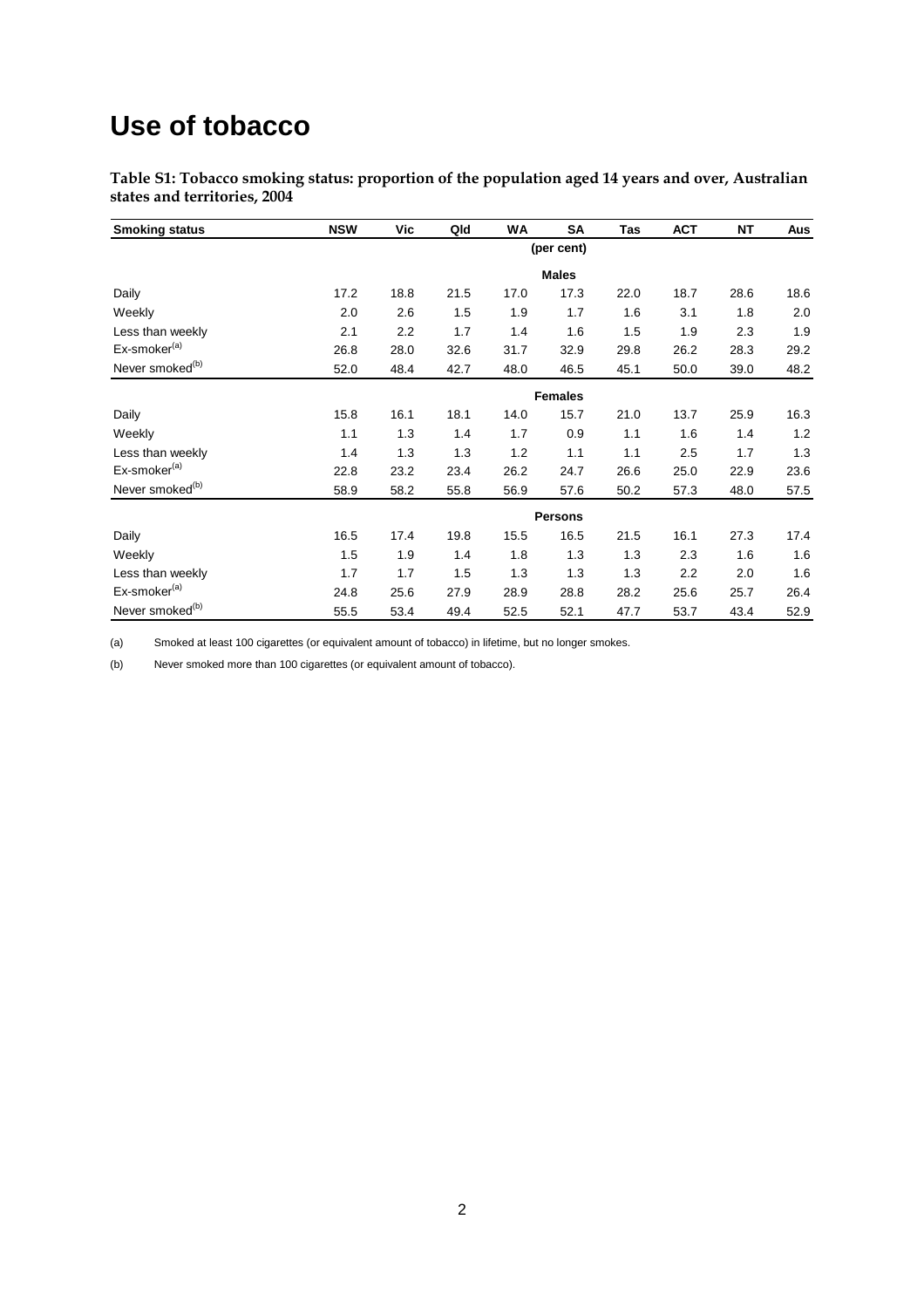| Age group  | <b>NSW</b> | Vic  | Qld  | WA   | <b>SA</b>      | Tas  | <b>ACT</b> | <b>NT</b> | Aus  |
|------------|------------|------|------|------|----------------|------|------------|-----------|------|
|            |            |      |      |      | (per cent)     |      |            |           |      |
|            |            |      |      |      | <b>Males</b>   |      |            |           |      |
| $14 - 19$  | 9.7        | 10.3 | 10.0 | 5.8  | 5.2            | 17.4 | 11.4       | 20.0      | 9.5  |
| $20 - 29$  | 20.7       | 21.2 | 32.1 | 22.3 | 27.2           | 27.4 | 25.8       | 29.8      | 24.0 |
| $30 - 39$  | 23.2       | 25.4 | 25.3 | 21.5 | 17.1           | 28.5 | 23.9       | 38.5      | 23.8 |
| $40 - 49$  | 20.4       | 23.3 | 24.7 | 17.5 | 28.7           | 27.2 | 22.6       | 29.8      | 22.6 |
| $50 - 59$  | 16.7       | 18.8 | 20.4 | 20.7 | 13.0           | 20.2 | 13.8       | 26.7      | 18.1 |
| $60+$      | 10.3       | 10.8 | 13.1 | 10.5 | 9.5            | 12.9 | 9.0        | 16.5      | 11.0 |
| Aged $14+$ | 17.2       | 18.8 | 21.5 | 17.0 | 17.3           | 22.0 | 18.7       | 28.6      | 18.6 |
|            |            |      |      |      | <b>Females</b> |      |            |           |      |
| $14 - 19$  | 12.1       | 10.3 | 13.3 | 11.3 | 9.2            | 16.9 | 23.0       | 18.5      | 11.9 |
| $20 - 29$  | 21.0       | 24.9 | 27.9 | 15.7 | 21.6           | 27.9 | 15.9       | 24.6      | 22.9 |
| $30 - 39$  | 22.9       | 23.4 | 20.8 | 14.9 | 22.1           | 27.3 | 12.2       | 32.2      | 21.8 |
| $40 - 49$  | 20.4       | 17.7 | 21.2 | 19.4 | 22.1           | 28.3 | 14.9       | 28.4      | 20.1 |
| $50 - 59$  | 13.5       | 14.3 | 15.5 | 13.1 | 15.8           | 18.0 | 11.9       | 25.4      | 14.4 |
| $60+$      | 6.1        | 6.1  | 9.4  | 8.8  | 6.1            | 11.4 | 7.8        | 17.5      | 7.1  |
| Aged 14+   | 15.8       | 16.1 | 18.1 | 14.0 | 15.7           | 21.0 | 13.7       | 25.9      | 16.3 |
|            |            |      |      |      | <b>Persons</b> |      |            |           |      |
| $14 - 19$  | 10.9       | 10.3 | 11.6 | 8.5  | 7.1            | 17.2 | 17.0       | 19.2      | 10.7 |
| $20 - 29$  | 20.9       | 23.0 | 30.0 | 19.1 | 24.5           | 27.7 | 20.9       | 27.2      | 23.5 |
| $30 - 39$  | 23.1       | 24.4 | 23.0 | 18.2 | 19.6           | 27.9 | 17.9       | 35.3      | 22.8 |
| $40 - 49$  | 20.4       | 20.5 | 22.9 | 18.5 | 25.4           | 27.8 | 18.6       | 29.1      | 21.3 |
| $50 - 59$  | 15.1       | 16.5 | 17.9 | 16.9 | 14.4           | 19.1 | 12.8       | 26.1      | 16.3 |
| $60+$      | 8.0        | 8.2  | 11.1 | 9.6  | 7.6            | 12.1 | 8.3        | 16.9      | 8.9  |
| Aged $14+$ | 16.5       | 17.4 | 19.8 | 15.5 | 16.5           | 21.5 | 16.1       | 27.3      | 17.4 |

**Table S2: Daily smoking: proportion of the population aged 14 years and over, by age and sex, Australian states and territories, 2004**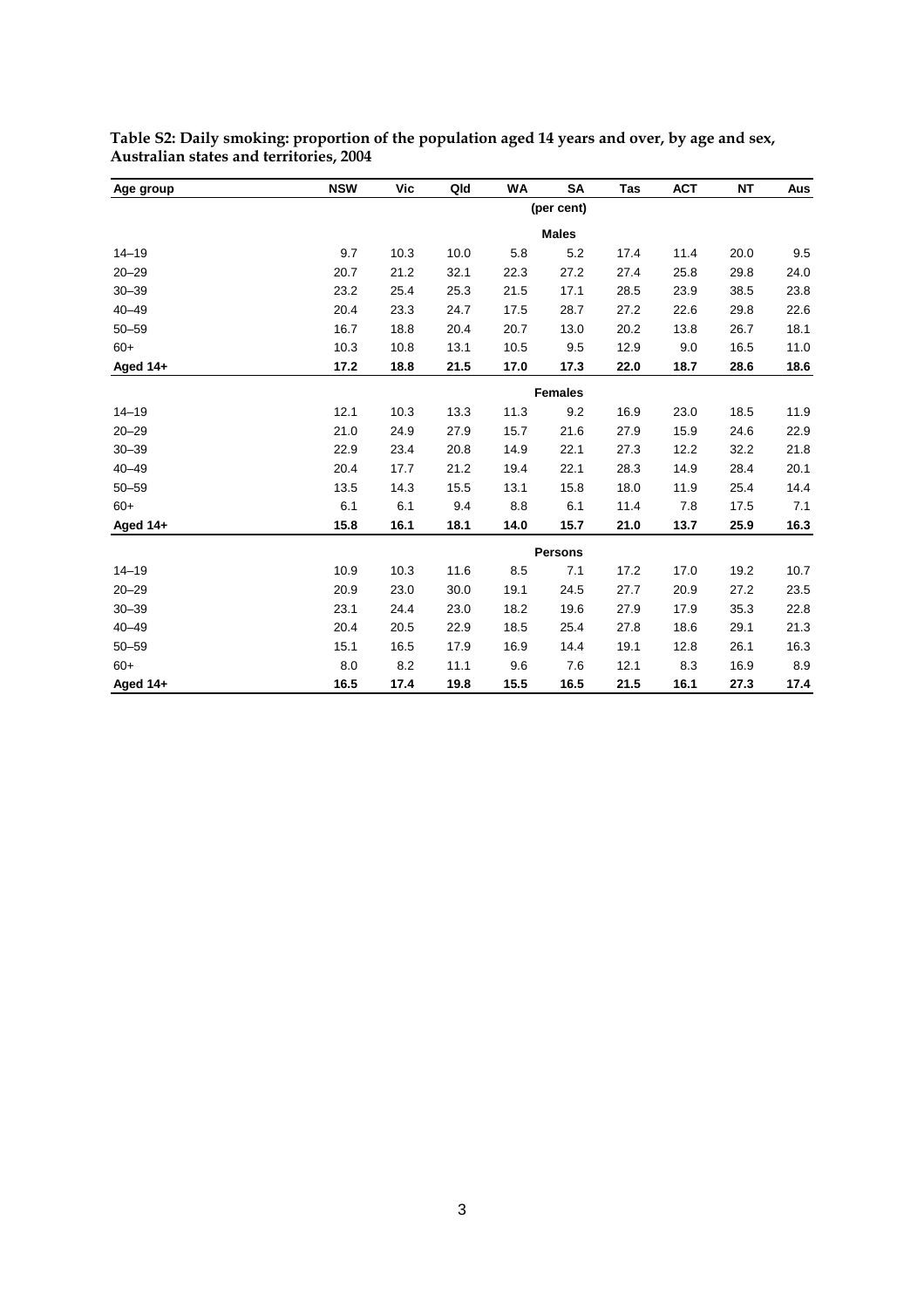## **Use of alcohol**

**Table S3: Alcohol drinking status: proportion of the population aged 14 years and over, Australian states and territories, 2004** 

| <b>Drinking status</b>        | <b>NSW</b> | Vic  | Qld  | <b>WA</b> | SΑ             | Tas  | <b>ACT</b> | NT   | Aus  |
|-------------------------------|------------|------|------|-----------|----------------|------|------------|------|------|
|                               |            |      |      |           | (per cent)     |      |            |      |      |
|                               |            |      |      |           | <b>Males</b>   |      |            |      |      |
| Daily                         | 11.3       | 11.3 | 13.6 | 14.8      | 11.5           | 7.8  | 10.9       | 13.5 | 12.0 |
| Weekly                        | 45.8       | 46.9 | 47.2 | 51.7      | 51.1           | 49.1 | 55.8       | 52.2 | 47.6 |
| Less than weekly              | 28.0       | 29.0 | 26.9 | 23.0      | 26.1           | 34.9 | 23.7       | 24.7 | 27.5 |
| Ex-drinker <sup>(a)</sup>     | 6.0        | 6.4  | 6.0  | 4.8       | 6.2            | 5.1  | 4.8        | 4.5  | 6.0  |
| Never a full serve of alcohol | 8.9        | 6.3  | 6.3  | 5.6       | 5.1            | 3.1  | 4.8        | 5.1  | 6.9  |
|                               |            |      |      |           | <b>Females</b> |      |            |      |      |
| Daily                         | 6.4        | 5.0  | 5.8  | 5.6       | 6.5            | 4.8  | 7.4        | 5.7  | 5.8  |
| Weekly                        | 33.8       | 35.4 | 34.4 | 41.8      | 31.9           | 30.3 | 39.5       | 41.4 | 35.0 |
| Less than weekly              | 37.3       | 40.0 | 40.3 | 36.9      | 43.7           | 48.4 | 41.4       | 36.7 | 39.4 |
| Ex-drinker <sup>(a)</sup>     | 8.2        | 8.1  | 9.2  | 7.3       | 8.3            | 7.6  | 4.7        | 7.3  | 8.2  |
| Never a full serve of alcohol | 14.3       | 11.4 | 10.3 | 8.4       | 9.6            | 8.9  | 7.1        | 8.9  | 11.6 |
|                               |            |      |      |           | <b>Persons</b> |      |            |      |      |
| Daily                         | 8.8        | 8.1  | 9.6  | 10.1      | 8.9            | 6.3  | 9.1        | 9.7  | 8.9  |
| Weekly                        | 39.7       | 41.0 | 40.7 | 46.7      | 41.3           | 39.4 | 47.4       | 47.0 | 41.2 |
| Less than weekly              | 32.7       | 34.7 | 33.7 | 30.0      | 35.1           | 41.8 | 32.8       | 30.5 | 33.5 |
| Ex-drinker <sup>(a)</sup>     | 7.1        | 7.3  | 7.6  | 6.1       | 7.3            | 6.4  | 4.7        | 5.8  | 7.1  |
| Never a full serve of alcohol | 11.7       | 8.9  | 8.4  | 7.0       | 7.4            | 6.0  | 6.0        | 6.9  | 9.3  |

(a) Consumed a full serve of alcohol, but not in the past 12 months.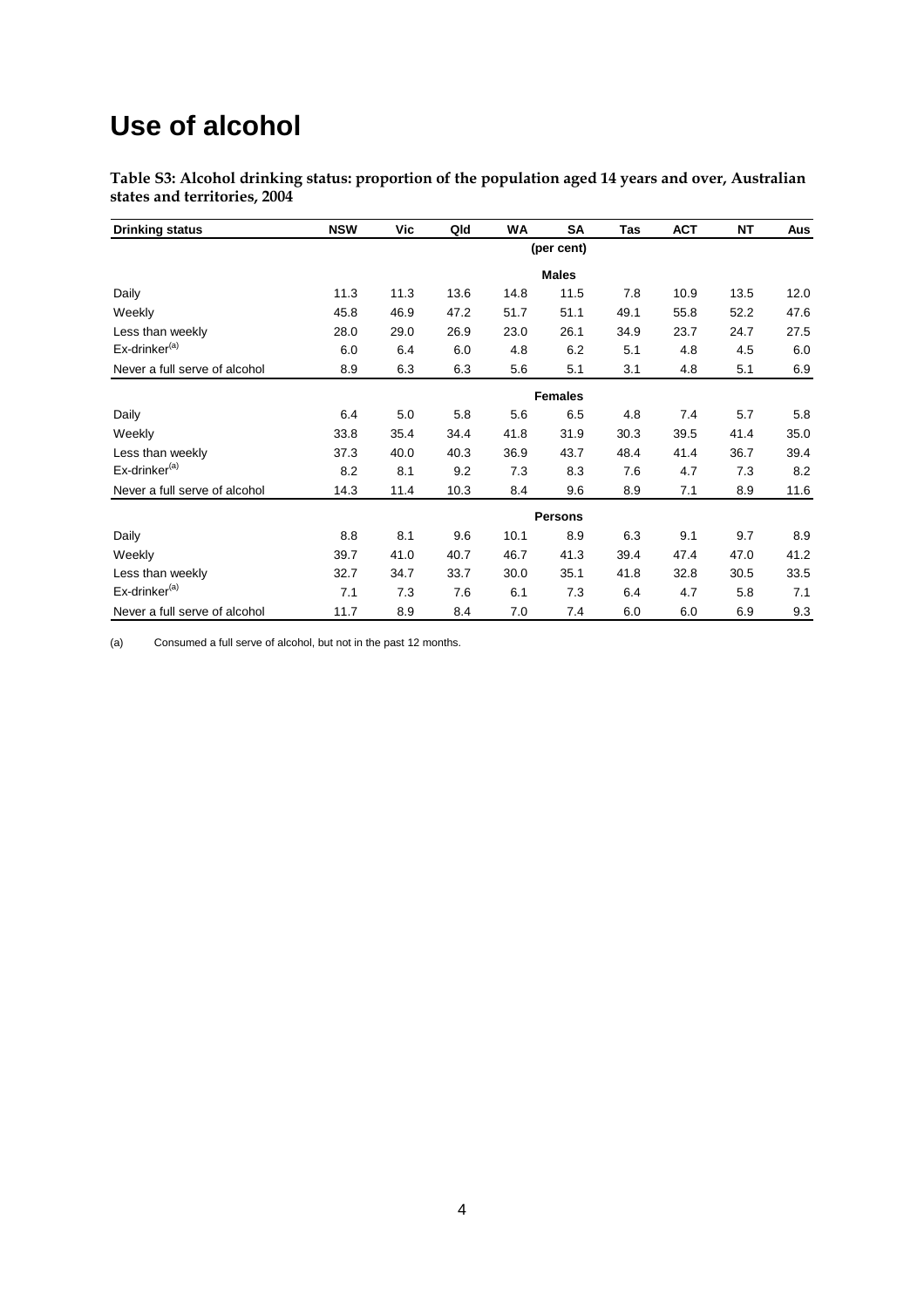| <b>Risk status</b>                | <b>NSW</b> | Vic  | Qld  | <b>WA</b> | SA             | Tas  | <b>ACT</b> | ΝT   | Aus  |
|-----------------------------------|------------|------|------|-----------|----------------|------|------------|------|------|
|                                   |            |      |      |           | (per cent)     |      |            |      |      |
|                                   |            |      |      |           | <b>Males</b>   |      |            |      |      |
| Abstainers <sup>(a)</sup>         | 14.9       | 12.8 | 12.3 | 10.5      | 11.3           | 8.2  | 9.6        | 9.5  | 12.9 |
| Low risk                          | 75.8       | 78.9 | 75.3 | 76.6      | 78.9           | 80.3 | 82.8       | 70.6 | 77.0 |
| Risky or high risk <sup>(b)</sup> |            |      |      |           |                |      |            |      |      |
| Risky                             | 6.1        | 5.4  | 7.5  | 7.9       | 7.4            | 7.4  | 5.0        | 13.1 | 6.5  |
| High risk                         | 3.1        | 2.9  | 4.8  | 5.1       | 2.4            | 4.1  | 2.6        | 6.8  | 3.6  |
| Total risky or high risk          | 9.3        | 8.3  | 12.3 | 12.9      | 9.8            | 11.5 | 7.6        | 19.9 | 10.1 |
|                                   |            |      |      |           | <b>Females</b> |      |            |      |      |
| Abstainers <sup>(a)</sup>         | 22.5       | 19.5 | 19.6 | 15.7      | 17.9           | 16.5 | 11.7       | 16.2 | 19.8 |
| Low risk                          | 68.1       | 71.4 | 70.2 | 74.4      | 72.0           | 75.6 | 78.1       | 69.5 | 70.6 |
| Risky or high risk <sup>(b)</sup> |            |      |      |           |                |      |            |      |      |
| <b>Risky</b>                      | 7.3        | 7.4  | 7.7  | 8.0       | 7.9            | 5.3  | 8.9        | 9.8  | 7.5  |
| High risk                         | 2.1        | 1.7  | 2.5  | 1.9       | 2.2            | 2.7  | 1.3        | 4.5  | 2.1  |
| Total risky or high risk          | 9.4        | 9.1  | 10.2 | 9.9       | 10.2           | 8.0  | 10.1       | 14.2 | 9.6  |
|                                   |            |      |      |           | <b>Persons</b> |      |            |      |      |
| Abstainers <sup>(a)</sup>         | 18.8       | 16.2 | 16.0 | 13.1      | 14.6           | 12.4 | 10.7       | 12.8 | 16.4 |
| Low risk                          | 71.9       | 75.1 | 72.8 | 75.5      | 75.4           | 77.9 | 80.4       | 70.1 | 73.7 |
| Risky or high risk <sup>(b)</sup> |            |      |      |           |                |      |            |      |      |
| Risky                             | 6.7        | 6.4  | 7.6  | 7.9       | 7.7            | 6.3  | 7.0        | 11.5 | 7.0  |
| High risk                         | 2.6        | 2.3  | 3.7  | 3.5       | 2.3            | 3.4  | 1.9        | 5.7  | 2.8  |
| Total risky or high risk          | 9.3        | 8.7  | 11.2 | 11.4      | 10.0           | 9.7  | 8.9        | 17.1 | 9.9  |

**Table S4: Risk of alcohol-related harm in the long term: proportion of the population aged 14 years and over, Australian states and territories, 2004** 

(a) Not consumed alcohol in the past 12 months.

(b) For males, consumption of 29 or more standard drinks per week; for females, consumption of 15 or more standard drinks per week. A standard drink is 10 grams (or 12.5 millilitres) of pure alcohol.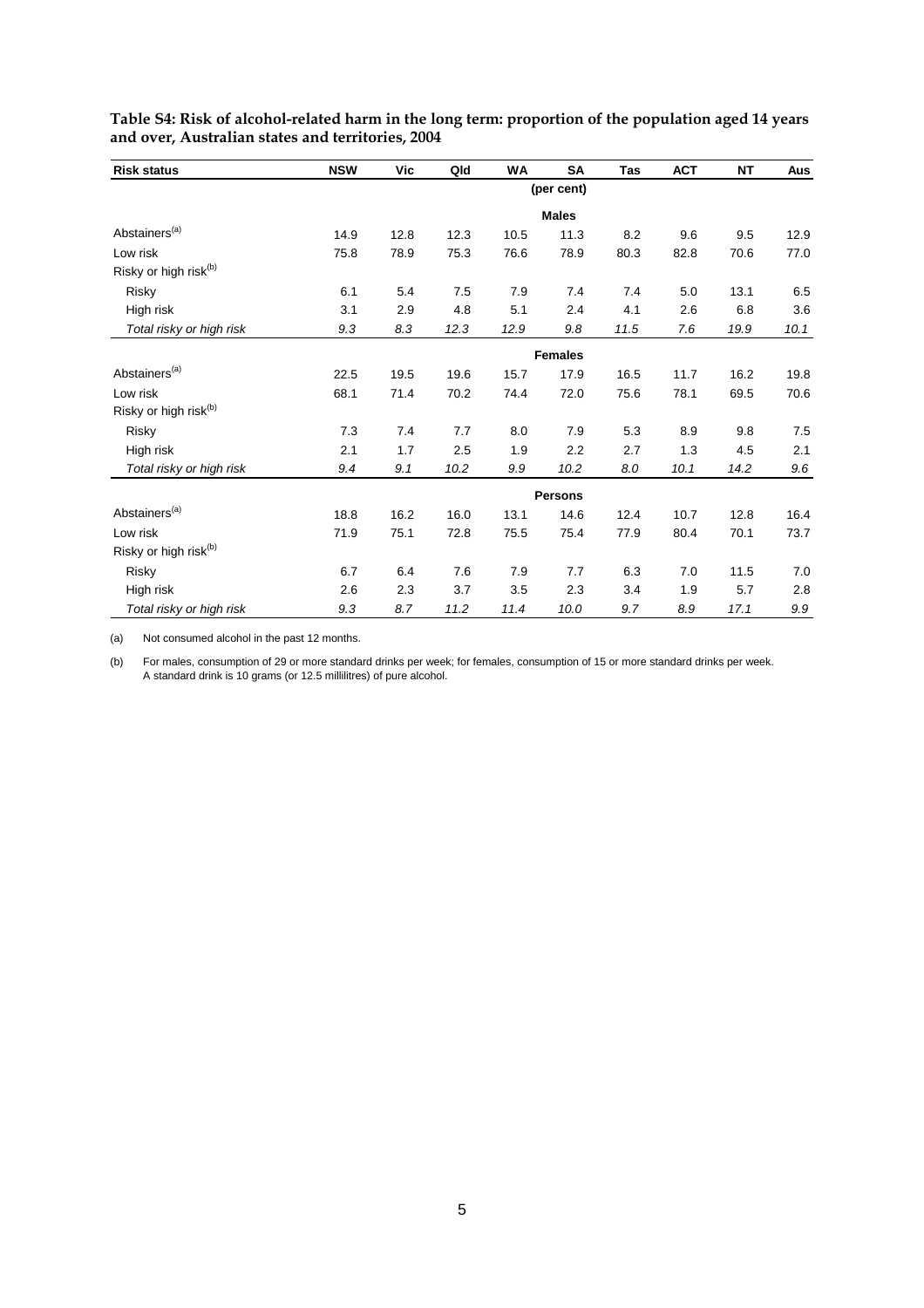| <b>Risk status</b>                | <b>NSW</b> | Vic  | Qld  | WA   | <b>SA</b>      | Tas  | <b>ACT</b> | NΤ   | Aus  |
|-----------------------------------|------------|------|------|------|----------------|------|------------|------|------|
|                                   |            |      |      |      | (per cent)     |      |            |      |      |
|                                   |            |      |      |      | <b>Males</b>   |      |            |      |      |
| Abstainers <sup>(a)</sup>         | 14.9       | 12.8 | 12.3 | 10.5 | 11.3           | 8.2  | 9.6        | 9.5  | 12.9 |
| Low risk                          | 48.5       | 47.9 | 44.3 | 44.8 | 46.7           | 43.2 | 49.7       | 38.1 | 46.8 |
| Risky or high risk <sup>(b)</sup> |            |      |      |      |                |      |            |      |      |
| At least yearly                   | 15.4       | 16.1 | 16.2 | 16.7 | 18.1           | 19.1 | 15.5       | 13.7 | 16.1 |
| At least monthly                  | 12.5       | 14.4 | 15.6 | 15.5 | 15.5           | 17.8 | 17.1       | 20.9 | 14.4 |
| At least weekly                   | 8.6        | 8.9  | 11.6 | 12.5 | 8.4            | 11.6 | 8.2        | 17.8 | 9.8  |
| Total risky or high risk          | 36.6       | 39.3 | 43.4 | 44.7 | 41.9           | 48.6 | 40.7       | 52.3 | 40.3 |
|                                   |            |      |      |      | <b>Females</b> |      |            |      |      |
| Abstainers <sup>(a)</sup>         | 22.5       | 19.5 | 19.6 | 15.7 | 17.9           | 16.5 | 11.7       | 16.2 | 19.8 |
| Low risk                          | 49.4       | 50.2 | 47.3 | 50.6 | 49.8           | 51.6 | 56.0       | 43.0 | 49.4 |
| Risky or high risk <sup>(b)</sup> |            |      |      |      |                |      |            |      |      |
| At least yearly                   | 12.3       | 13.4 | 14.1 | 15.9 | 13.1           | 14.8 | 15.5       | 15.9 | 13.5 |
| At least monthly                  | 10.4       | 11.8 | 12.1 | 11.5 | 13.9           | 12.2 | 12.1       | 15.8 | 11.5 |
| At least weekly                   | 5.4        | 5.1  | 7.0  | 6.3  | 5.3            | 5.0  | 4.6        | 9.2  | 5.7  |
| Total risky or high risk          | 28.1       | 30.3 | 33.2 | 33.7 | 32.3           | 31.9 | 32.2       | 40.8 | 30.7 |
|                                   |            |      |      |      | <b>Persons</b> |      |            |      |      |
| Abstainers <sup>(a)</sup>         | 18.8       | 16.2 | 16.0 | 13.1 | 14.6           | 12.4 | 10.7       | 12.8 | 16.4 |
| Low risk                          | 49.0       | 49.1 | 45.8 | 47.7 | 48.3           | 47.5 | 53.0       | 40.5 | 48.2 |
| Risky or high risk <sup>(b)</sup> |            |      |      |      |                |      |            |      |      |
| At least yearly                   | 13.8       | 14.7 | 15.1 | 16.3 | 15.6           | 16.9 | 15.5       | 14.7 | 14.8 |
| At least monthly                  | 11.4       | 13.1 | 13.8 | 13.5 | 14.7           | 14.9 | 14.5       | 18.4 | 12.9 |
| At least weekly                   | 7.0        | 6.9  | 9.3  | 9.4  | 6.8            | 8.2  | 6.3        | 13.6 | 7.7  |
| Total risky or high risk          | 32.3       | 34.7 | 38.2 | 39.1 | 37.1           | 40.1 | 36.3       | 46.7 | 35.4 |

**Table S5: Risk of alcohol-related harm in the short term: proportion of the population aged 14 years and over, Australian states and territories, 2004** 

(a) Not consumed alcohol in the past 12 months.

(b) For males, consumption of 7 or more standard drinks on one occasion; for females, consumption of 5 or more standard drinks on one occasion. A standard drink is 10 grams (or 12.5 millilitres) of pure alcohol.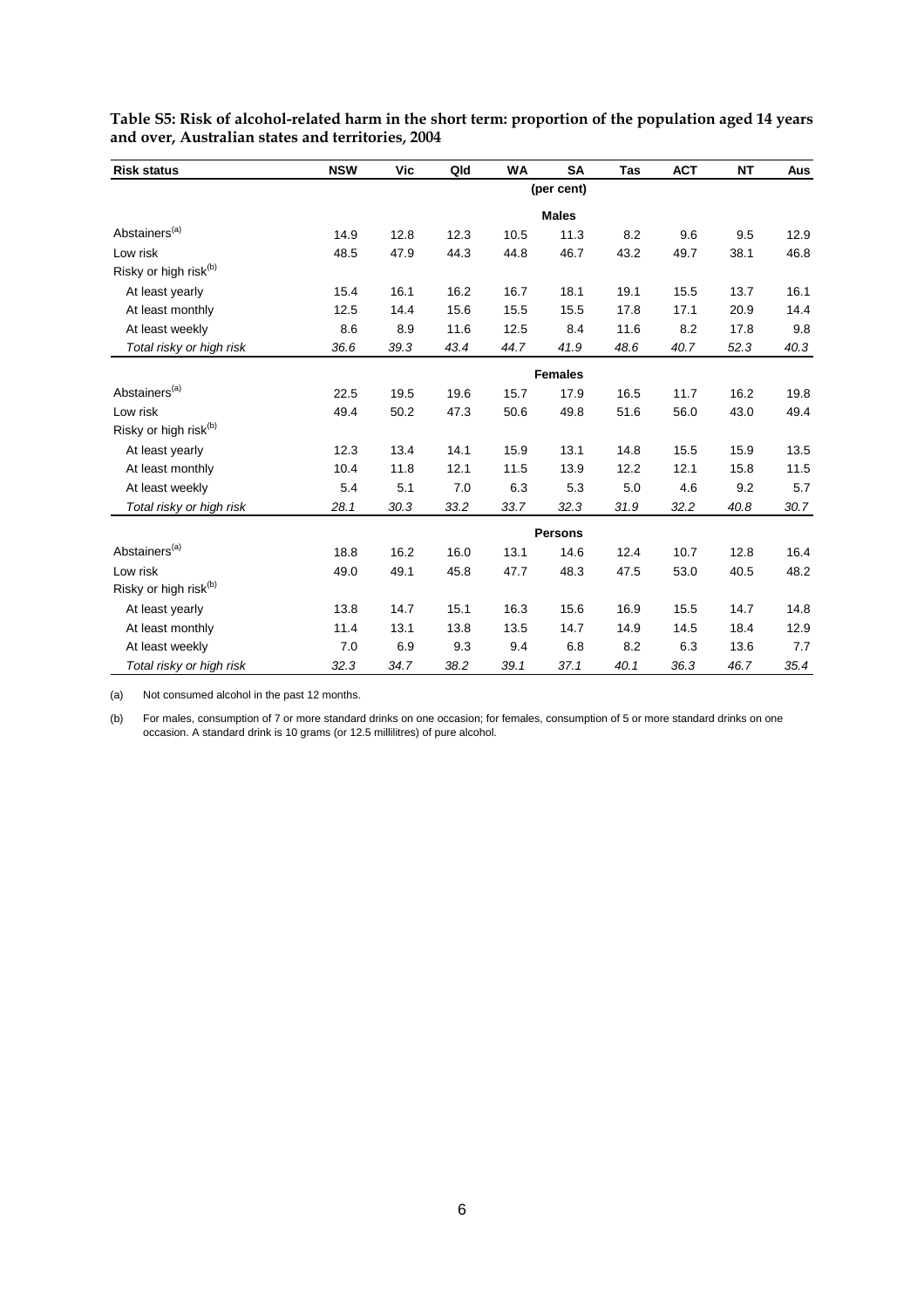# **Use of illicit drugs**

**Table S6: Recent(a) illicit drug use summary: proportion of the population aged 14 years and over, Australian states and territories, 2004** 

| Substance/behaviour                          | <b>NSW</b> | Vic    | Qld       | <b>WA</b> | SΑ         | Tas       | <b>ACT</b> | NΤ        | Aus   |
|----------------------------------------------|------------|--------|-----------|-----------|------------|-----------|------------|-----------|-------|
|                                              |            |        |           |           | (per cent) |           |            |           |       |
| Marijuana/cannabis                           | 10.7       | 9.8    | 12.1      | 13.7      | 11.7       | 10.9      | 14.0       | 20.9      | 11.3  |
| Pain-killers/analgesics <sup>(b)</sup>       | 2.8        | 3.3    | 3.4       | 2.7       | 2.9        | 3.9       | 2.7        | 5.2       | 3.1   |
| Tranquillisers/sleeping pills <sup>(b)</sup> | 1.1        | 1.0    | 1.0       | 1.3       | 0.7        | 0.7       | 0.7        | 1.3       | 1.0   |
| Steroids <sup>(b)</sup>                      | $* < 0.1$  | $*0.1$ |           | $* < 0.1$ | $*$ < 0.1  | —         |            | $*0.4$    | < 0.1 |
| Barbiturates <sup>(b)</sup>                  | $*$ < 0.1  | 0.2    | 0.2       | 0.3       | $*0.3$     |           | $*0.3$     | $*0.4$    | 0.2   |
| Inhalants                                    | 0.4        | 0.4    | 0.5       | 0.5       | 0.4        | $*0.4$    | 0.9        | $*0.2$    | 0.4   |
| Heroin                                       | 0.1        | 0.3    | $*0.1$    | $*0.2$    | $*0.2$     | $*$ < 0.1 | $*$ < 0.1  | $*$ < 0.1 | 0.2   |
| Methadone <sup>(c)</sup>                     | $* < 0.1$  | $*0.1$ | $*$ < 0.1 | $*$ < 0.1 | $* < 0.1$  | $*0.2$    | $*0.4$     | $*$ < 0.1 | 0.1   |
| Other opiates/opioids <sup>(b)</sup>         | 0.2        | 0.2    | 0.2       | 0.3       | $*0.1$     | $*0.6$    | $*0.2$     | 0.8       | 0.2   |
| Meth/amphetamine (speed) <sup>(b)</sup>      | 3.1        | 2.8    | 3.0       | 4.5       | 4.1        | 1.8       | 4.3        | 3.9       | 3.2   |
| Cocaine                                      | 1.2        | 1.2    | 0.7       | 1.2       | 0.7        | $*0.2$    | 1.6        | 1.0       | 1.0   |
| Hallucinogens                                | 0.6        | 0.7    | 0.9       | 0.6       | 0.7        | $*0.6$    | 1.0        | $*0.6$    | 0.7   |
| Ecstasy <sup>(d)</sup>                       | 3.5        | 3.1    | 3.4       | 4.1       | 2.8        | 1.6       | 6.0        | 3.7       | 3.4   |
| Ketamine                                     | 0.3        | 0.3    | 0.3       | $*$ < 0.1 | $*0.1$     |           | $*0.2$     | $*0.6$    | 0.3   |
| GHB                                          | 0.1        | 0.2    | 0.2       | $*$ < 0.1 | $*0.1$     |           | $*0.1$     | $*0.3$    | 0.1   |
| Injected drugs                               | 0.3        | 0.4    | 0.4       | 0.9       | 0.6        | $*0.5$    | $*0.3$     | $*0.6$    | 0.4   |
| Any illicit                                  | 14.6       | 14.3   | 15.9      | 17.3      | 15.4       | 15.4      | 17.6       | 26.0      | 15.3  |

(a) Used in the past 12 months.

(b) For non-medical purposes.

(c) Non-maintenance.

(d) In previous surveys this included 'designer drugs'.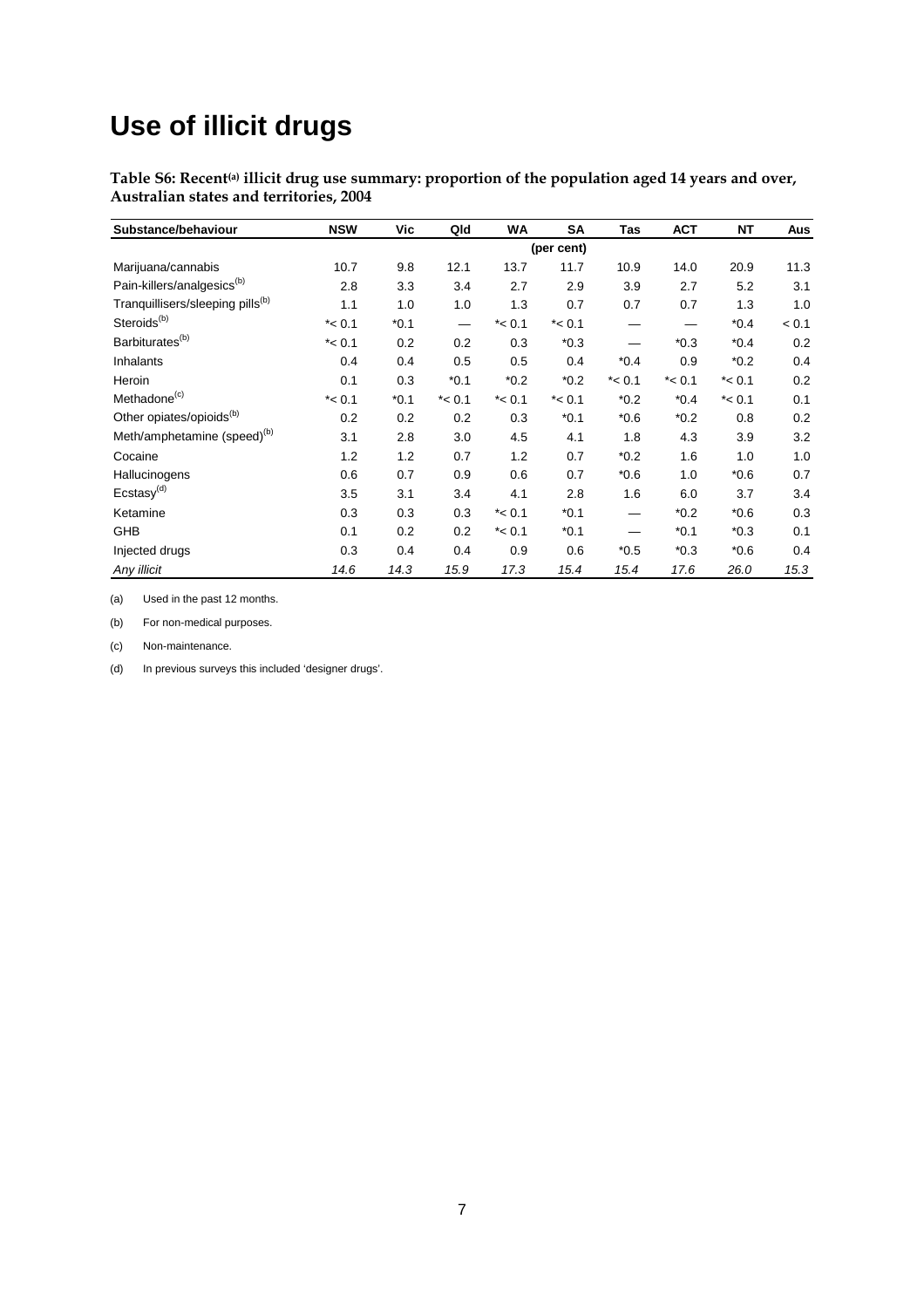# **Policy support**

### **Tobacco**

Table S7: Support<sup>(a)</sup> for tobacco measures: proportion of the population aged 14 years and over, **Australian states and territories, 2004** 

| <b>Measure</b>                                                       | <b>NSW</b> | Vic  | Qld  | <b>WA</b> | SΑ         | <b>Tas</b> | <b>ACT</b> | <b>NT</b> | <b>Aus</b> |
|----------------------------------------------------------------------|------------|------|------|-----------|------------|------------|------------|-----------|------------|
|                                                                      |            |      |      |           | (per cent) |            |            |           |            |
| Banning smoking in the<br>workplace                                  | 82.9       | 82.4 | 79.7 | 84.3      | 82.9       | 82.7       | 88.1       | 77.5      | 82.3       |
| Banning smoking in<br>pubs/clubs                                     | 68.6       | 68.7 | 65.7 | 68.5      | 67.8       | 73.4       | 69.0       | 60.9      | 68.1       |
| Increasing tax on tobacco<br>products to pay for health<br>education | 66.1       | 64.3 | 61.8 |           |            | 61.9       |            |           | 64.5       |
| Increasing tax on tobacco<br>products to contribute to               |            |      |      | 65.5      | 63.9       |            | 69.5       | 58.2      |            |
| treatment costs                                                      | 68.9       | 66.2 | 64.8 | 67.4      | 67.4       | 66.6       | 73.1       | 63.0      | 67.1       |
| Increasing tax on tobacco<br>products to discourage                  |            |      |      |           |            |            |            |           |            |
| smoking                                                              | 64.9       | 62.6 | 60.6 | 64.7      | 63.3       | 62.3       | 66.9       | 56.5      | 63.3       |
| Making it harder to buy<br>tobacco in shops                          | 65.0       | 61.7 | 62.1 | 65.0      | 65.0       | 66.6       | 65.4       | 57.3      | 63.6       |
| Stricter enforcement of law<br>against supplying to minors           | 89.9       | 89.0 | 89.6 | 89.7      | 89.9       | 90.3       | 88.2       | 88.9      | 89.6       |
| Stricter penalties for sale or<br>supply of tobacco products         |            |      |      |           |            |            |            |           |            |
| to minors                                                            | 87.6       | 86.8 | 86.7 | 87.4      | 88.0       | 87.8       | 86.6       | 85.0      | 87.2       |
| Bans on point of sale<br>advertising and display                     |            |      |      |           |            |            |            |           |            |
| of tobacco products                                                  | 71.1       | 69.5 | 66.7 | 71.8      | 71.5       | 74.0       | 72.6       | 64.1      | 70.0       |
| Implementing a licensing<br>scheme for tobacco retailers             | 71.4       | 69.2 | 69.2 | 68.9      | 71.9       | 75.3       | 71.6       | 67.3      | 70.3       |

(a) Support or strongly support; all results as a proportion of those that expressed an opinion.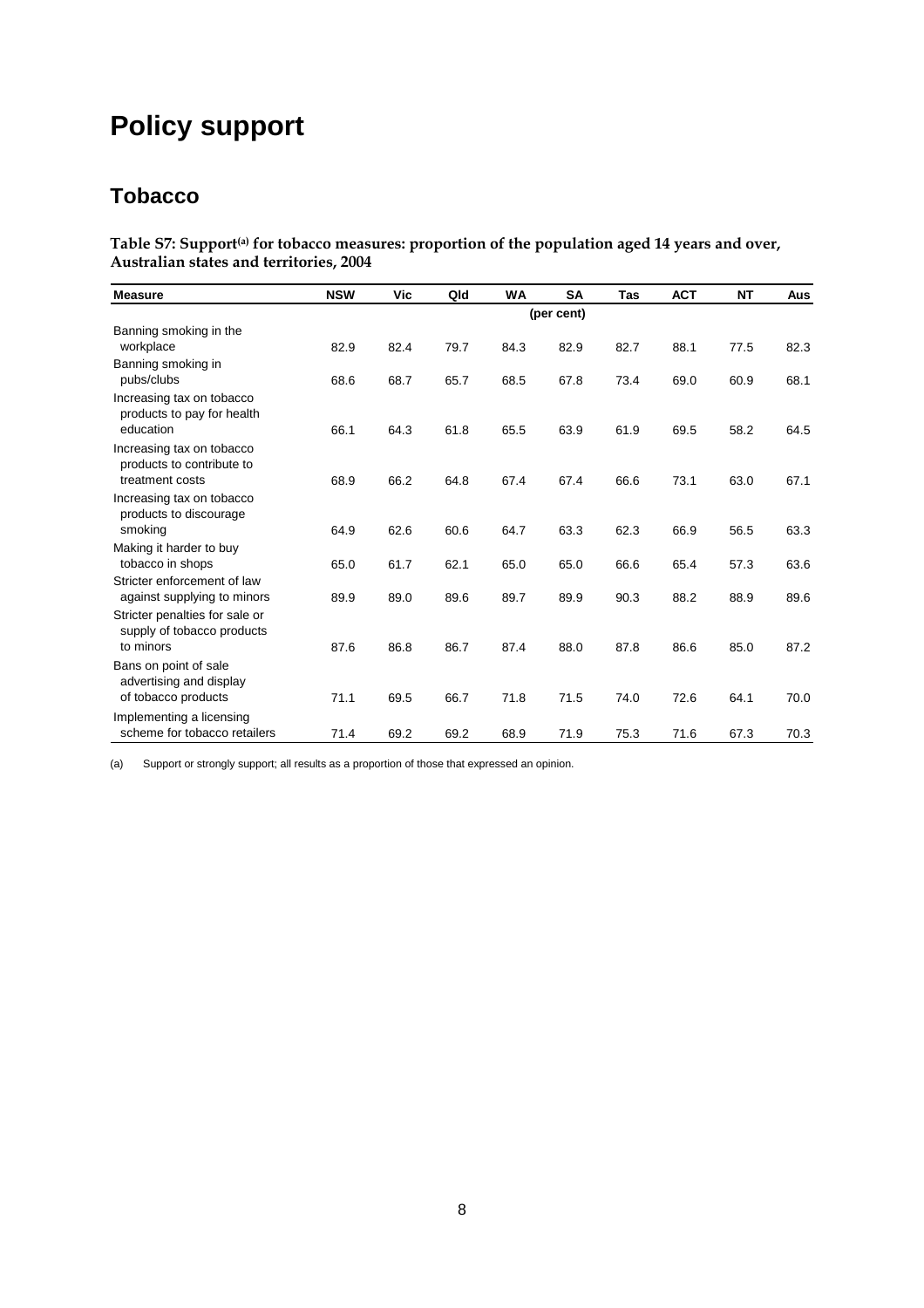### **Alcohol**

Table S8: Support<sup>(a)</sup> for alcohol measures: proportion of the population aged 14 years and over, **Australian states and territories, 2004** 

| <b>Measure</b>                                                                                | <b>NSW</b> | Vic  | Qld  | <b>WA</b> | <b>SA</b>  | Tas  | <b>ACT</b> | <b>NT</b> | Aus  |
|-----------------------------------------------------------------------------------------------|------------|------|------|-----------|------------|------|------------|-----------|------|
|                                                                                               |            |      |      |           | (per cent) |      |            |           |      |
| Increasing the price of alcohol                                                               | 23.2       | 20.7 | 20.2 | 17.4      | 18.4       | 19.4 | 20.9       | 20.8      | 20.9 |
| Reducing the number of<br>outlets that sell alcohol                                           | 32.9       | 26.7 | 27.7 | 21.1      | 25.4       | 29.8 | 27.4       | 41.3      | 28.5 |
| Reducing trading hours for                                                                    |            |      |      |           |            |      |            |           |      |
| pubs and clubs                                                                                | 37.6       | 30.0 | 30.2 | 22.5      | 31.6       | 30.9 | 32.0       | 29.8      | 32.0 |
| Raising the legal drinking age<br>Increasing the number of                                    | 42.3       | 37.0 | 41.4 | 41.1      | 47.4       | 40.9 | 29.1       | 31.5      | 40.7 |
| alcohol-free public events                                                                    | 66.1       | 63.7 | 61.9 | 59.9      | 60.8       | 60.9 | 60.5       | 56.4      | 63.3 |
| Increasing the number of<br>alcohol-free dry zones                                            | 68.0       | 59.6 | 59.6 | 61.1      | 68.7       | 61.3 | 59.4       | 61.7      | 63.3 |
| Serving only low-alcohol<br>beverages at sporting                                             |            |      |      |           |            |      |            |           |      |
| events                                                                                        | 63.2       | 60.1 | 60.4 | 58.4      | 55.5       | 61.8 | 57.4       | 55.1      | 60.6 |
| Limiting TV advertising until<br>after 9:30 p.m.                                              | 73.0       | 70.6 | 69.7 | 70.0      | 72.8       | 73.6 | 69.3       | 69.7      | 71.4 |
| Banning alcohol sponsorship                                                                   |            |      |      |           |            |      |            |           |      |
| of sporting events                                                                            | 49.2       | 45.7 | 41.9 | 44.7      | 45.7       | 47.6 | 47.3       | 41.2      | 46.1 |
| More severe penalties for                                                                     |            |      |      |           |            |      |            |           |      |
| drink driving                                                                                 | 87.3       | 86.2 | 84.7 | 84.3      | 85.1       | 83.1 | 84.6       | 83.9      | 85.9 |
| Stricter laws against serving<br>drunk customers                                              | 83.3       | 84.9 | 84.4 | 80.9      | 85.9       | 84.4 | 81.9       | 79.6      | 83.8 |
| Restricting late night trading                                                                |            |      |      |           |            |      |            |           |      |
| of alcohol                                                                                    | 56.7       | 50.1 | 51.3 | 44.3      | 49.8       | 51.1 | 49.1       | 49.5      | 51.9 |
| Strict monitoring of late night<br>licensed premises                                          | 74.3       | 71.8 | 70.8 | 66.2      | 74.7       | 71.8 | 69.4       | 69.9      | 72.1 |
| Increasing the size of<br>standard drink labels on                                            |            |      |      |           |            |      |            |           |      |
| alcohol containers                                                                            | 68.0       | 66.9 | 65.0 | 65.0      | 65.5       | 64.5 | 63.6       | 61.4      | 66.4 |
| Adding national drinking<br>guidelines to alcohol                                             |            |      |      |           |            |      |            |           |      |
| containers                                                                                    | 72.9       | 68.6 | 67.3 | 70.1      | 69.4       | 66.8 | 70.1       | 63.7      | 69.9 |
| Increasing tax on alcohol to<br>pay for health, education and<br>treatment of alcohol-related |            |      |      |           |            |      |            |           |      |
| problems                                                                                      | 41.3       | 38.0 | 38.8 | 33.7      | 35.1       | 36.0 | 41.1       | 36.2      | 38.6 |

(a) Support or strongly support; all results as a proportion of those that expressed an opinion.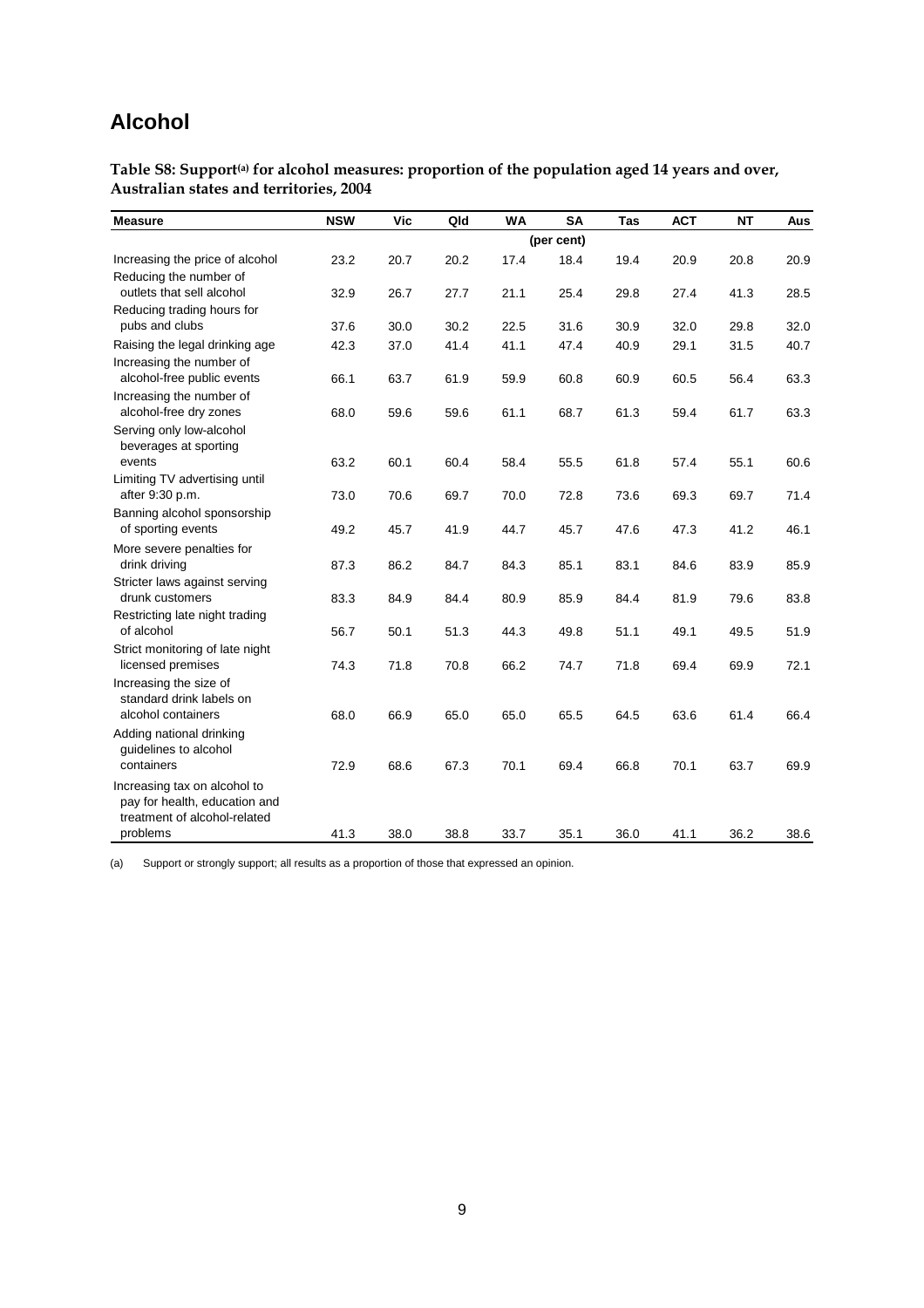### **Illicit drugs**

Table S9: Support<sup>(a)</sup> for cannabis measures: proportion of the population aged 14 years and over, **Australian states and territories, 2004** 

| <b>Measure</b>                                                                       | <b>NSW</b> | Vic  | Qld  | <b>WA</b> | SΑ         | Tas  | <b>ACT</b> | <b>NT</b> | Aus  |
|--------------------------------------------------------------------------------------|------------|------|------|-----------|------------|------|------------|-----------|------|
|                                                                                      |            |      |      |           | (per cent) |      |            |           |      |
| A change in legislation per-<br>mitting the use of marijuana<br>for medical purposes | 68.3       | 66.3 | 66.5 | 67.6      | 67.5       | 70.6 | 75.5       | 69.9      | 67.5 |
| A clinical trial for people to<br>use marijuana to treat<br>medical conditions       | 74.2       | 72.8 | 72.3 | 73.1      | 74.0       | 77.9 | 78.6       | 77.5      | 73.5 |

(a) Support or strongly support; all results as a proportion of those that expressed an opinion.

#### Table S10: Support<sup>(a)</sup> for heroin measures: proportion of the population aged 14 years and over, **Australian states and territories, 2004**

| <b>Measure</b>               | <b>NSW</b> | Vic  | Qld  | WA   | SΑ         | Tas  | <b>ACT</b> | <b>NT</b> | Aus  |
|------------------------------|------------|------|------|------|------------|------|------------|-----------|------|
|                              |            |      |      |      | (per cent) |      |            |           |      |
| Needle and syringe programs  | 52.8       | 56.9 | 52.2 | 56.6 | 55.5       | 58.2 | 60.7       | 54.1      | 54.6 |
| Methadone maintenance        |            |      |      |      |            |      |            |           |      |
| programs                     | 54.6       | 61.8 | 55.9 | 62.2 | 60.2       | 60.2 | 58.8       | 56.7      | 58.0 |
| Treatment with drugs other   |            |      |      |      |            |      |            |           |      |
| than methadone               | 58.5       | 60.7 | 57.5 | 60.9 | 59.2       | 55.7 | 60.3       | 59.7      | 59.1 |
| Regulated injecting rooms    | 40.1       | 39.9 | 37.6 | 39.7 | 40.6       | 44.0 | 48.3       | 38.5      | 39.8 |
| Trial of prescribed heroin   | 25.6       | 26.9 | 23.5 | 26.5 | 26.2       | 24.6 | 35.7       | 27.1      | 25.8 |
| Rapid detoxification therapy | 73.3       | 72.8 | 73.8 | 75.5 | 73.6       | 69.1 | 70.4       | 73.4      | 73.4 |
| Use of Naltrexone            | 68.0       | 68.3 | 66.4 | 74.7 | 64.2       | 62.0 | 65.6       | 67.8      | 68.0 |

(a) Support or strongly support; all results as a proportion of those that expressed an opinion.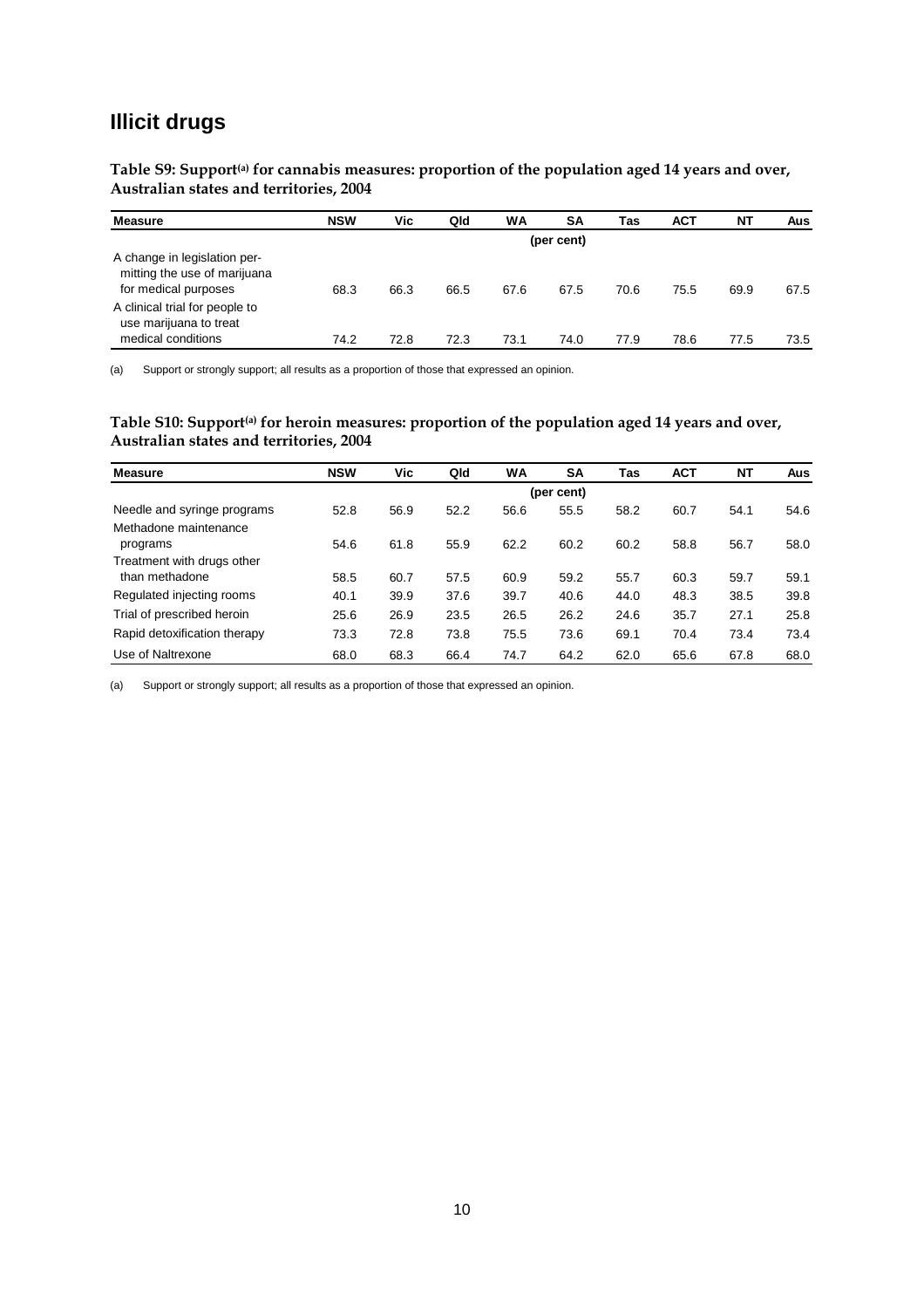# **Appendix 1: Sample characteristics**

| <b>Characteristic</b>     | <b>NSW</b> | Vic   | Qld   | <b>WA</b> | SA         | Tas   | <b>ACT</b> | <b>NT</b> | Aus    |
|---------------------------|------------|-------|-------|-----------|------------|-------|------------|-----------|--------|
|                           |            |       |       |           | (number)   |       |            |           |        |
| Sample size               |            |       |       |           |            |       |            |           |        |
| Drop-and-collect          | 6,565      | 5,023 | 4,801 | 2,378     | 1,933      | 995   | 964        | 873       | 23,532 |
| CATI                      | 1,497      | 1,107 | 872   | 528       | 433        | 213   | 197        | 203       | 5,050  |
| Total                     | 8.062      | 6,130 | 5,673 | 2,906     | 2,366      | 1,208 | 1,161      | 1,076     | 28,582 |
|                           |            |       |       |           | (per cent) |       |            |           |        |
| <b>Participation rate</b> |            |       |       |           |            |       |            |           |        |
| Drop-and-collect          | 47         | 46    | 47    | 48        | 50         | 57    | 53         | 50        | 48     |
| CATI                      | 33         | 34    | 37    | 48        | 51         | 49    | 49         | 52        | 38     |
| Total                     | 44         | 44    | 45    | 48        | 50         | 56    | 52         | 50        | 46     |
|                           |            |       |       |           | (number)   |       |            |           |        |
| Average design effect     |            |       |       |           |            |       |            |           |        |
| Drop-and-collect          | 1.68       | 1.42  | 1.54  | 1.49      | 1.39       | 1.54  | 1.42       | 1.95      | 1.67   |
| CATI                      | 1.01       | 1.01  | 1.00  | 1.00      | 1.01       | 0.98  | 1.00       | 0.99      | 1.06   |
| Total                     | 1.62       | 1.42  | 1.52  | 1.50      | 1.48       | 1.52  | 1.61       | 1.88      | 1.65   |

#### **Table SA1: Sample characteristics, Australian states and territories, 2004**